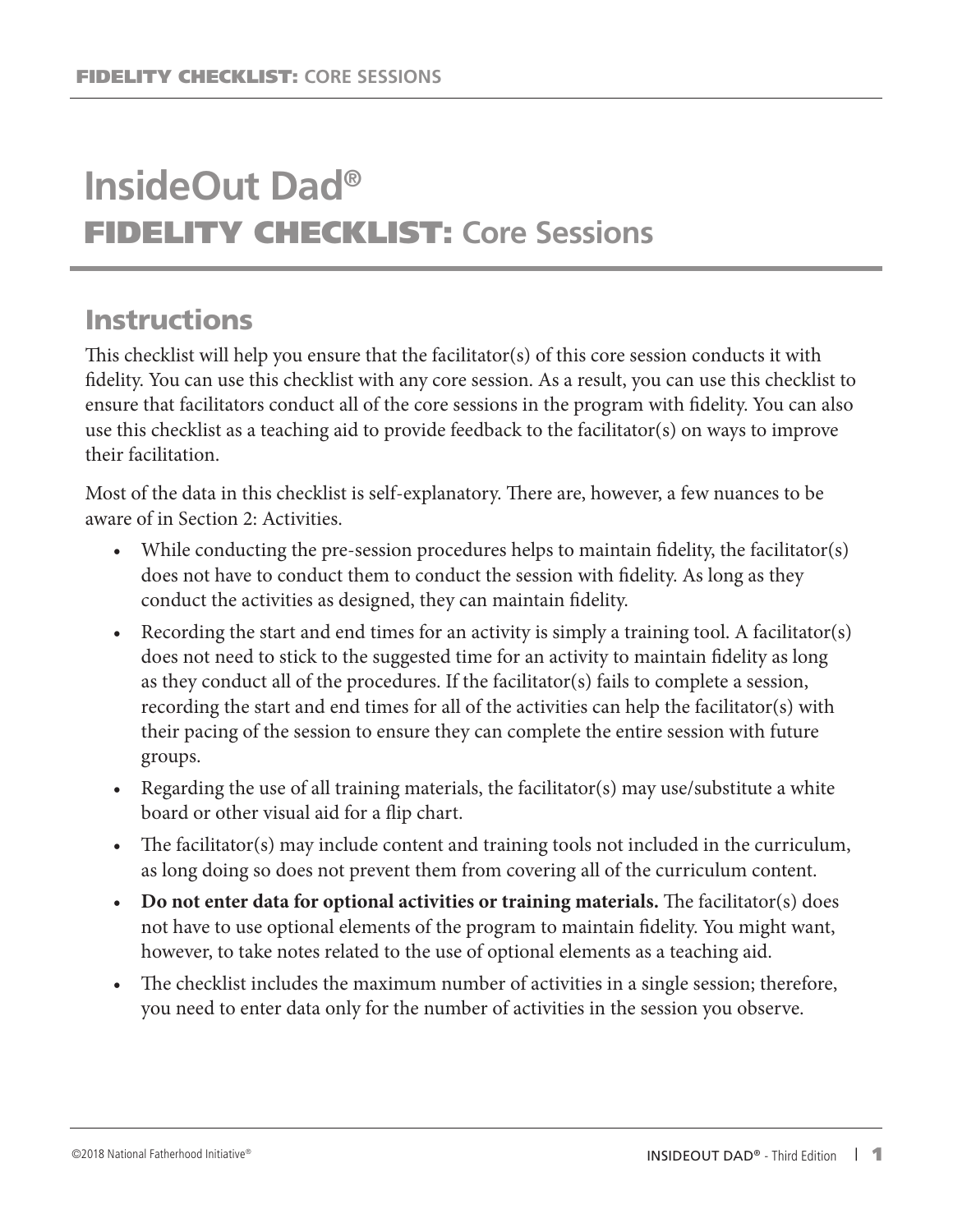To prepare to observe this session, you should complete your own pre-session procedures!

- Bring a copy of the InsideOut Dad® Facilitators Manual: Core Sessions so that you can follow along. You won't be able to observe and complete the checklist without it.
- Bring a pad of paper or device (e.g. laptop) on which to take notes. Taking notes will help you add depth to your observation and help you explain some of the data you enter. If the facilitator(s) does not cover all of the procedures in order, for example, you can note which procedure(s) they didn't cover.
- Bring a watch or stopwatch to record the start and end times for the session and each activity.
- In Section 1: Session, prefill as much information as you can.
- In Section 2: Activities, prefill the session number portion of the activity number. If you will observe Session 2, for example, enter a "2" before ".1," ".2," etc.

## **Section 1 / Session:**

- Number & Name
- Date
- Organization
- Facility/Location
- Observer
- Facilitator
- Co-Facilitator
- Number of Dads
- Start Time
- End Time

## **Section 2 / Activities:**

• Did the facilitator(s) prepare for the activities by conducting all of the pre-session procedures?

❏ **Yes** ❏ **No**

• Did the facilitator(s) conduct all of the activities?

- Did the facilitator(s) conduct all of the activities in order?
	- ❏ **Yes** ❏ **No**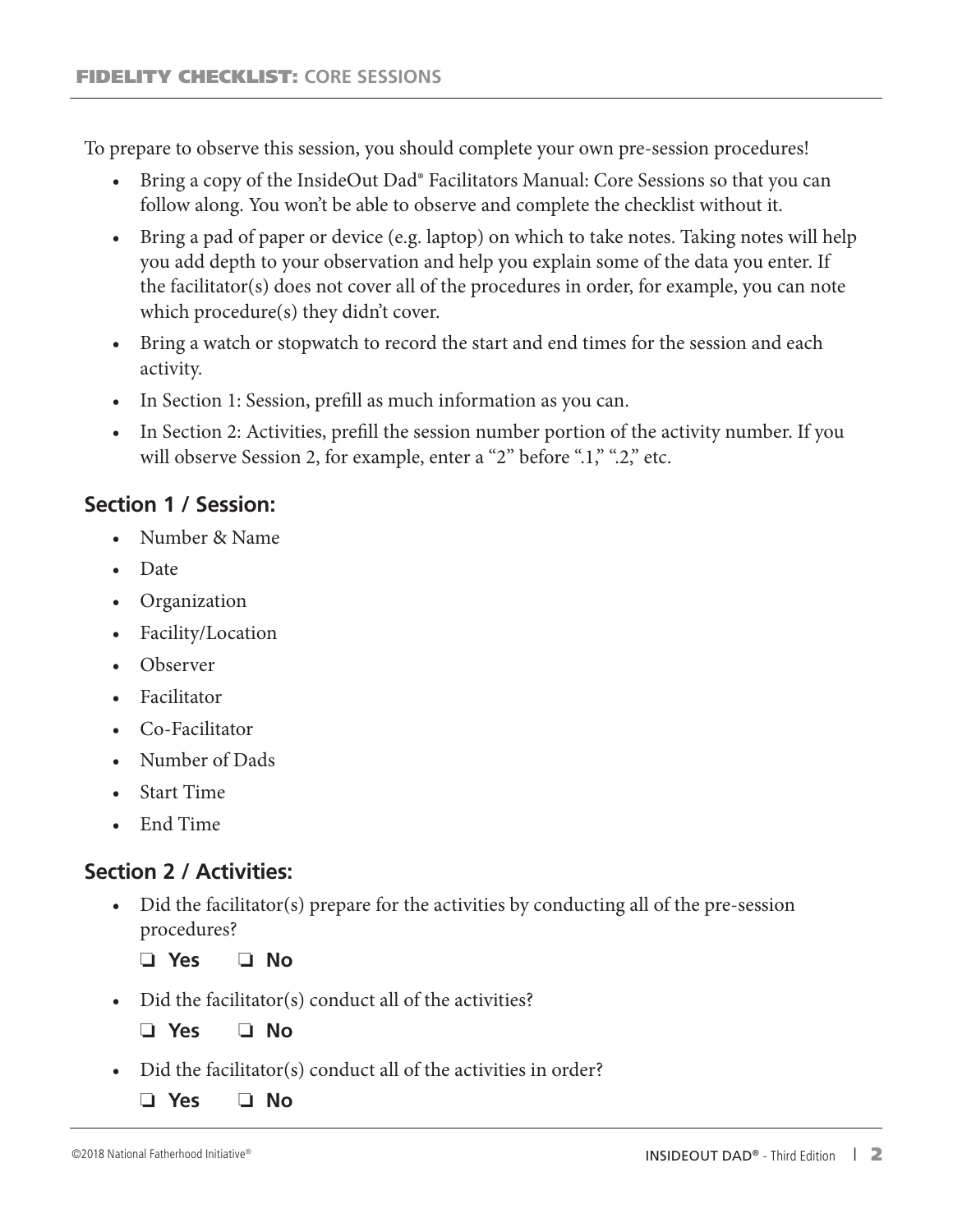• Regardless of how many activities the facilitator(s) conducted, did they conduct them correctly?

❏ **Yes** ❏ **No**

• Did the Dads use the Fathering Handbook?

❏ **Yes** ❏ **No**

- **• Activity \_\_\_\_\_.1**
	- ◉ Timing

**Start Time:\_\_\_\_\_\_\_\_\_\_, End Time\_\_\_\_\_\_\_\_\_\_**

◉ Did the facilitator(s) conduct all of the procedures?

| Yes |  | <b>No</b> |
|-----|--|-----------|
|-----|--|-----------|

◉ Did the facilitator(s) conduct all of the procedures in order?

❏ **Yes** ❏ **No** ❏ **Partial**

- ◉ Did the facilitator(s) use all of the training materials?
	- ❏ **Yes** ❏ **No**
- ◉ Did the facilitator(s) include/use content or tools/materials not included in the curriculum that prevented them from covering all of the curriculum content?

❏ **Yes** ❏ **No**

◉ If applicable, did the facilitator(s) cover the Critical Point(s)?

❏ **Yes** ❏ **No** ❏ **N/A**

◉ Did the facilitator(s) instruct the Dads to use the Fathering Handbook at the correct time(s) during the activity?

❏ **Yes** ❏ **No**

- **• Activity \_\_\_\_\_.2**
	- ◉ Timing

**Start Time:\_\_\_\_\_\_\_\_\_\_, End Time\_\_\_\_\_\_\_\_\_\_**

◉ Did the facilitator(s) conduct all of the procedures?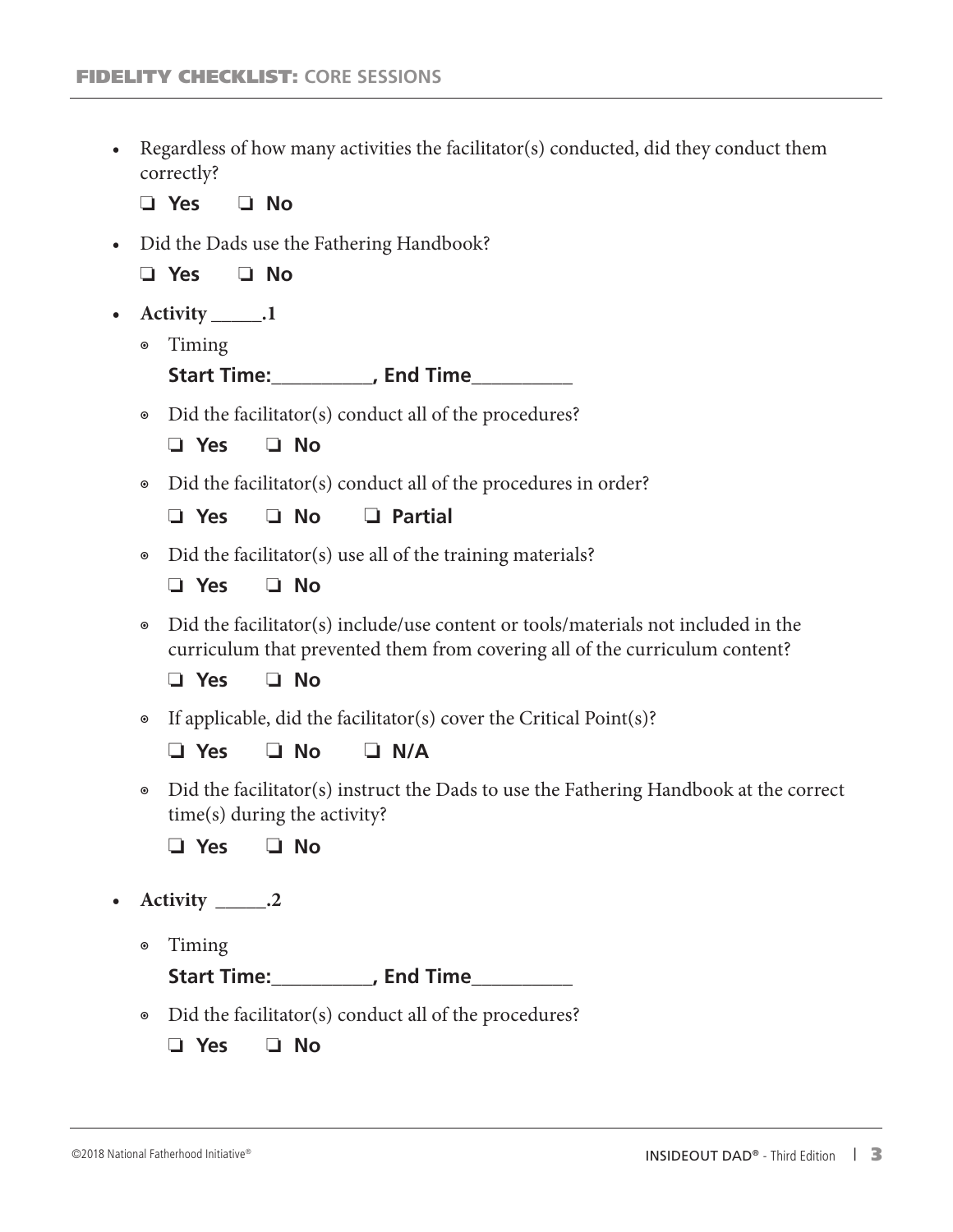◉ Did the facilitator(s) conduct all of the procedures in order?

❏ **Yes** ❏ **No** ❏ **Partial**

• Did the facilitator(s) use all of the training materials?

❏ **Yes** ❏ **No**

◉ Did the facilitator(s) include/use content or tools/materials not included in the curriculum that prevented them from covering all of the curriculum content?

❏ **Yes** ❏ **No**

◉ If applicable, did the facilitator(s) cover the Critical Point(s)?

❏ **Yes** ❏ **No** ❏ **N/A**

◉ Did the facilitator(s) instruct the Dads to use the Fathering Handbook at the correct time(s) during the activity?

❏ **Yes** ❏ **No**

- **• Activity \_\_\_\_\_.3**
	- ◉ Timing

**Start Time:\_\_\_\_\_\_\_\_\_\_, End Time\_\_\_\_\_\_\_\_\_\_**

◉ Did the facilitator(s) conduct all of the procedures?

❏ **Yes** ❏ **No**

◉ Did the facilitator(s) conduct all of the procedures in order?

❏ **Yes** ❏ **No** ❏ **Partial**

• Did the facilitator(s) use all of the training materials?

❏ **Yes** ❏ **No**

◉ Did the facilitator(s) include/use content or tools/materials not included in the curriculum that prevented them from covering all of the curriculum content?

❏ **Yes** ❏ **No**

◉ If applicable, did the facilitator(s) cover the Critical Point(s)?

❏ **Yes** ❏ **No** ❏ **N/A**

◉ Did the facilitator(s) instruct the Dads to use the Fathering Handbook at the correct time(s) during the activity?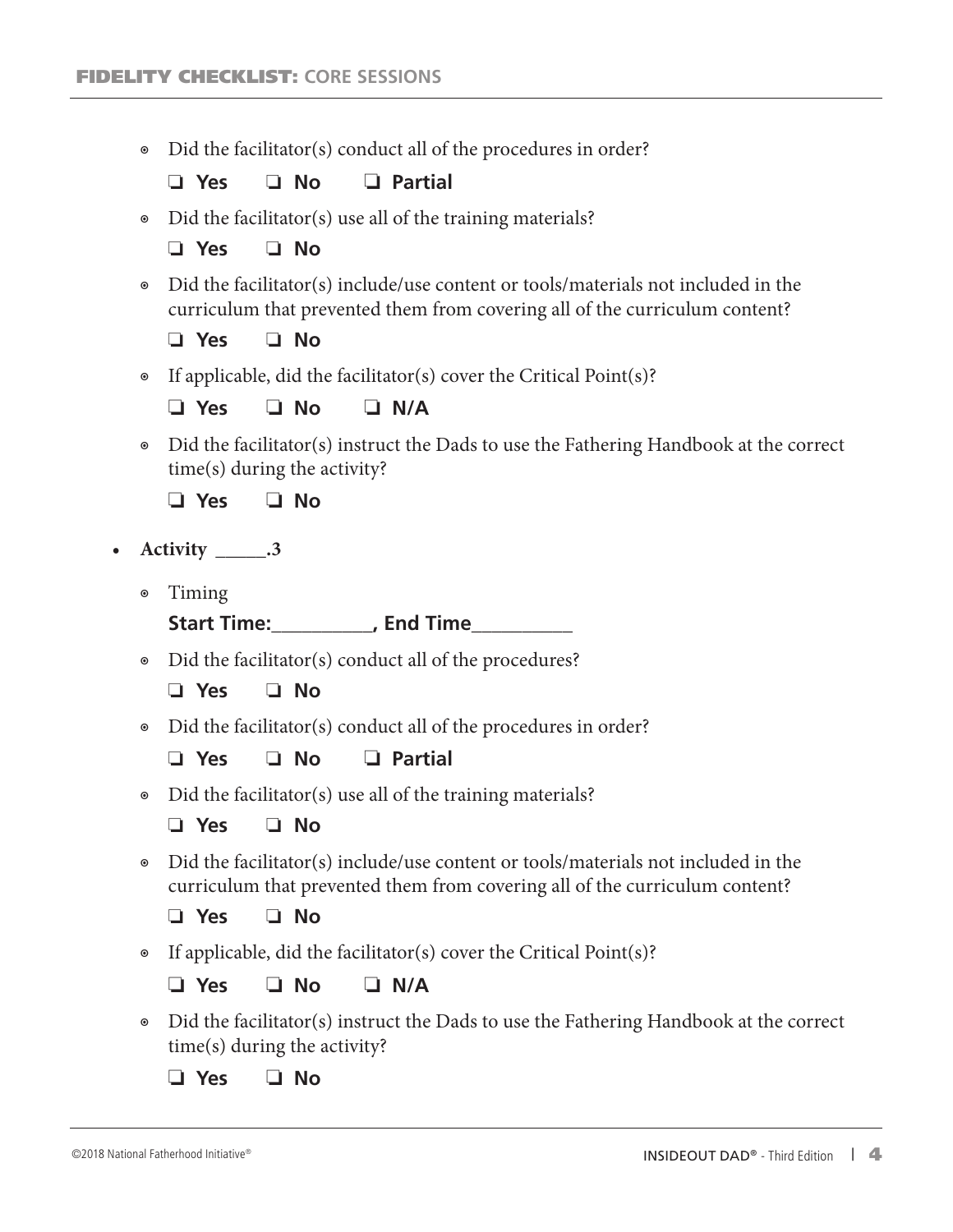| $\bullet$ |                      | Activity ______.4                                                                                                                                                                           |
|-----------|----------------------|---------------------------------------------------------------------------------------------------------------------------------------------------------------------------------------------|
|           | $\boldsymbol{\circ}$ | Timing<br>Start Time:____________, End Time___________                                                                                                                                      |
|           | $\boldsymbol{\odot}$ | Did the facilitator(s) conduct all of the procedures?<br>$\Box$ No<br>$\Box$ Yes                                                                                                            |
|           | $\boldsymbol{\circ}$ | Did the facilitator(s) conduct all of the procedures in order?<br>$\Box$ No<br>$\Box$ Partial<br>$\Box$ Yes                                                                                 |
|           | $\boldsymbol{\circ}$ | Did the facilitator(s) use all of the training materials?<br>$\Box$ Yes<br>$\Box$ No                                                                                                        |
|           | $\boldsymbol{\odot}$ | Did the facilitator(s) include/use content or tools/materials not included in the<br>curriculum that prevented them from covering all of the curriculum content?<br>$\Box$ No<br>$\Box$ Yes |
|           | $\boldsymbol{\circ}$ | If applicable, did the facilitator(s) cover the Critical Point(s)?<br>$\Box$ No<br>$\Box$ Yes<br>$\Box$ N/A                                                                                 |
|           | $\boldsymbol{\odot}$ | Did the facilitator(s) instruct the Dads to use the Fathering Handbook at the correct<br>time(s) during the activity?<br>$\Box$ No<br>$\Box$ Yes                                            |
| $\bullet$ |                      | Activity $\_\_\_\$ .5                                                                                                                                                                       |
|           | $\boldsymbol{\odot}$ | Timing<br>Start Time:____________, End Time____________                                                                                                                                     |
|           | $\circledcirc$       | Did the facilitator(s) conduct all of the procedures?<br>$\Box$ No<br>$\Box$ Yes                                                                                                            |
|           | $\boldsymbol{\odot}$ | Did the facilitator(s) conduct all of the procedures in order?<br>$\Box$ No<br>$\Box$ Partial<br>$\Box$ Yes                                                                                 |
|           | $\odot$              | Did the facilitator(s) use all of the training materials?<br>$\Box$ No<br>Yes<br>ப                                                                                                          |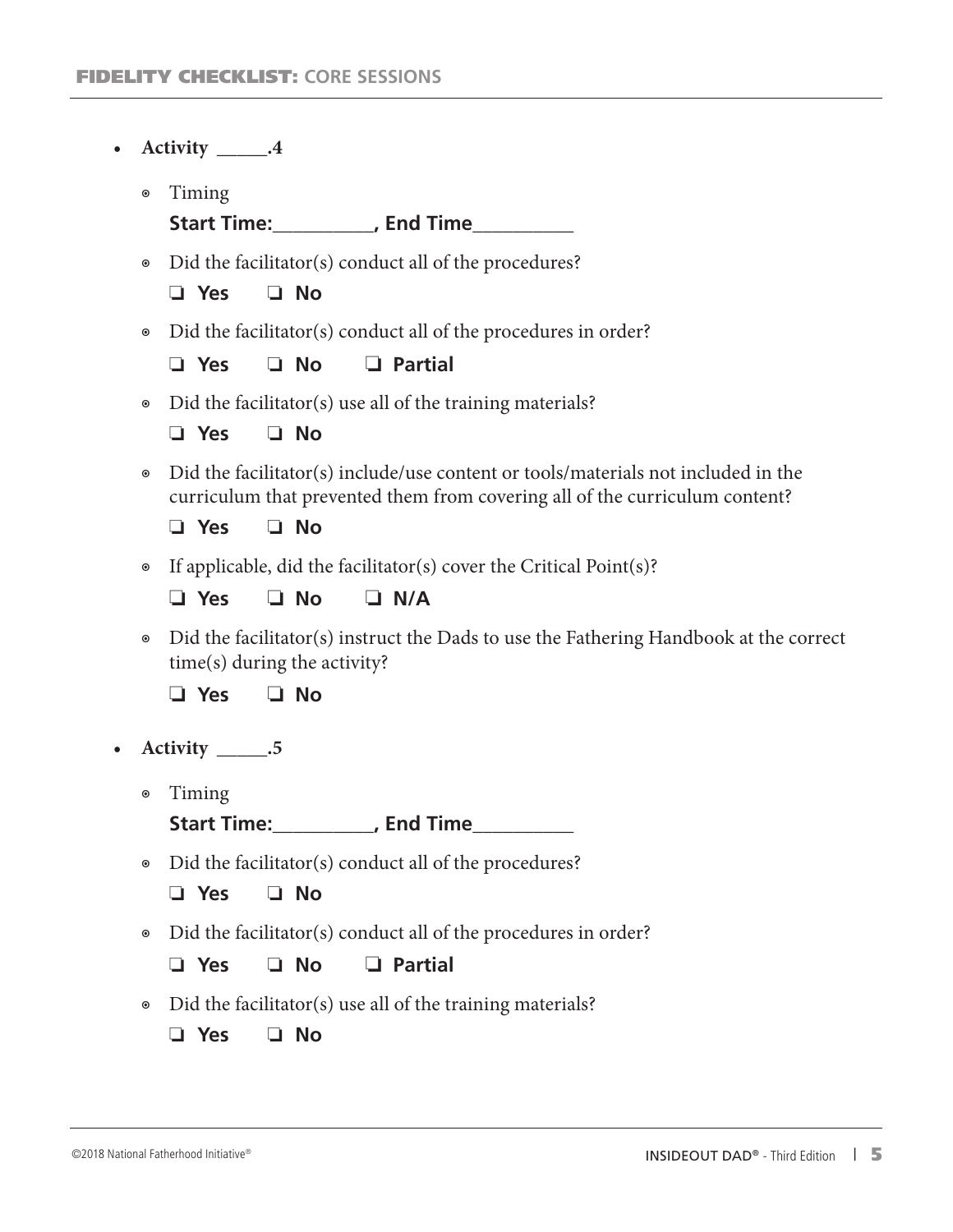◉ Did the facilitator(s) include/use content or tools/materials not included in the curriculum that prevented them from covering all of the curriculum content?

❏ **Yes** ❏ **No**

◉ If applicable, did the facilitator(s) cover the Critical Point(s)?

❏ **Yes** ❏ **No** ❏ **N/A**

◉ Did the facilitator(s) instruct the Dads to use the Fathering Handbook at the correct time(s) during the activity?

❏ **Yes** ❏ **No**

- **• Activity \_\_\_\_\_.6**
	- ◉ Timing

**Start Time:\_\_\_\_\_\_\_\_\_\_, End Time\_\_\_\_\_\_\_\_\_\_**

- ◉ Did the facilitator(s) conduct all of the procedures?
	- ❏ **Yes** ❏ **No**
- ◉ Did the facilitator(s) conduct all of the procedures in order?

❏ **Yes** ❏ **No** ❏ **Partial**

• Did the facilitator(s) use all of the training materials?

❏ **Yes** ❏ **No**

◉ Did the facilitator(s) include/use content or tools/materials not included in the curriculum that prevented them from covering all of the curriculum content?

❏ **Yes** ❏ **No**

◉ If applicable, did the facilitator(s) cover the Critical Point(s)?

#### ❏ **Yes** ❏ **No** ❏ **N/A**

◉ Did the facilitator(s) instruct the Dads to use the Fathering Handbook at the correct time(s) during the activity?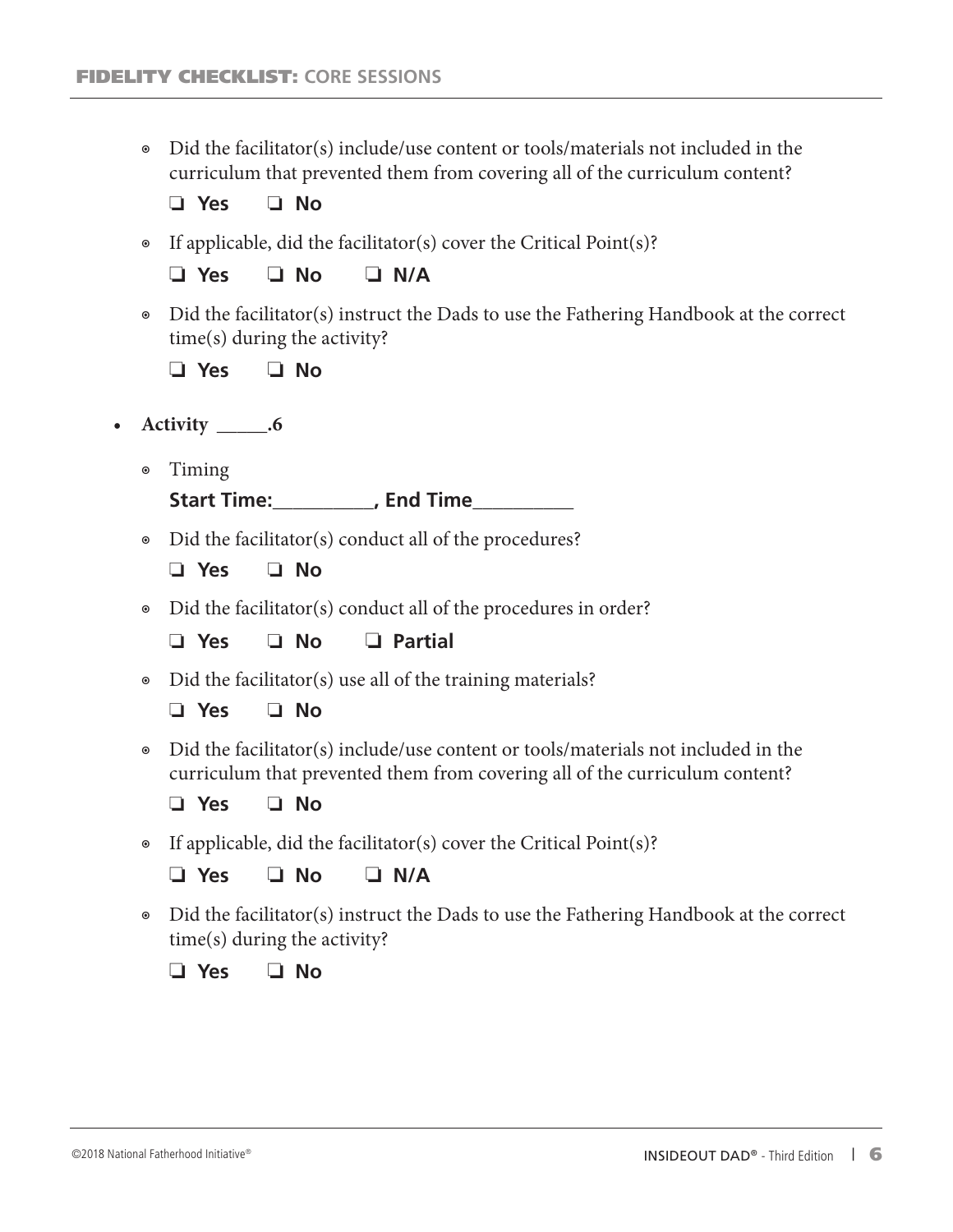# **InsideOut Dad®** FIDELITY CHECKLIST: **Optional Reentry Sessions**

## **Instructions**

This checklist will help you ensure that the facilitator(s) of this optional reentry session conducts it with fidelity. You can use this checklist with any optional reentry session. As a result, you can use this checklist to ensure that facilitators conduct all of the optional reentry sessions in the program with fidelity. You can also use this checklist as a teaching aid to provide feedback to the facilitator(s) on ways to improve their facilitation.

Most of the data in this checklist is self-explanatory. There are, however, a few nuances to be aware of in Section 2: Activities.

- While conducting the pre-session procedures helps to maintain fidelity, the facilitator(s) does not have to conduct them to conduct the session with fidelity. As long as they conduct the activities as designed, they can maintain fidelity.
- Recording the start and end times for an activity is simply a training tool. A facilitator(s) does not need to stick to the suggested time for an activity to maintain fidelity as long as they conduct all of the procedures. If the facilitator(s) fails to complete a session, recording the start and end times for all of the activities can help the facilitator(s) with their pacing of the session to ensure they can complete the entire session with future groups.
- Regarding the use of all training materials, the facilitator(s) may use/substitute a white board or other visual aid for a flip chart.
- The facilitator(s) may include content and training tools not included in the curriculum, as long doing so does not prevent them from covering all of the curriculum content.
- **Do not enter data for optional activities or training materials.** The facilitator(s) does not have to use optional elements of the program to maintain fidelity. You might want, however, to take notes related to the use of optional elements as a teaching aid.
- The checklist includes the maximum number of activities in a single session; therefore, you need to enter data only for the number of activities in the session you observe.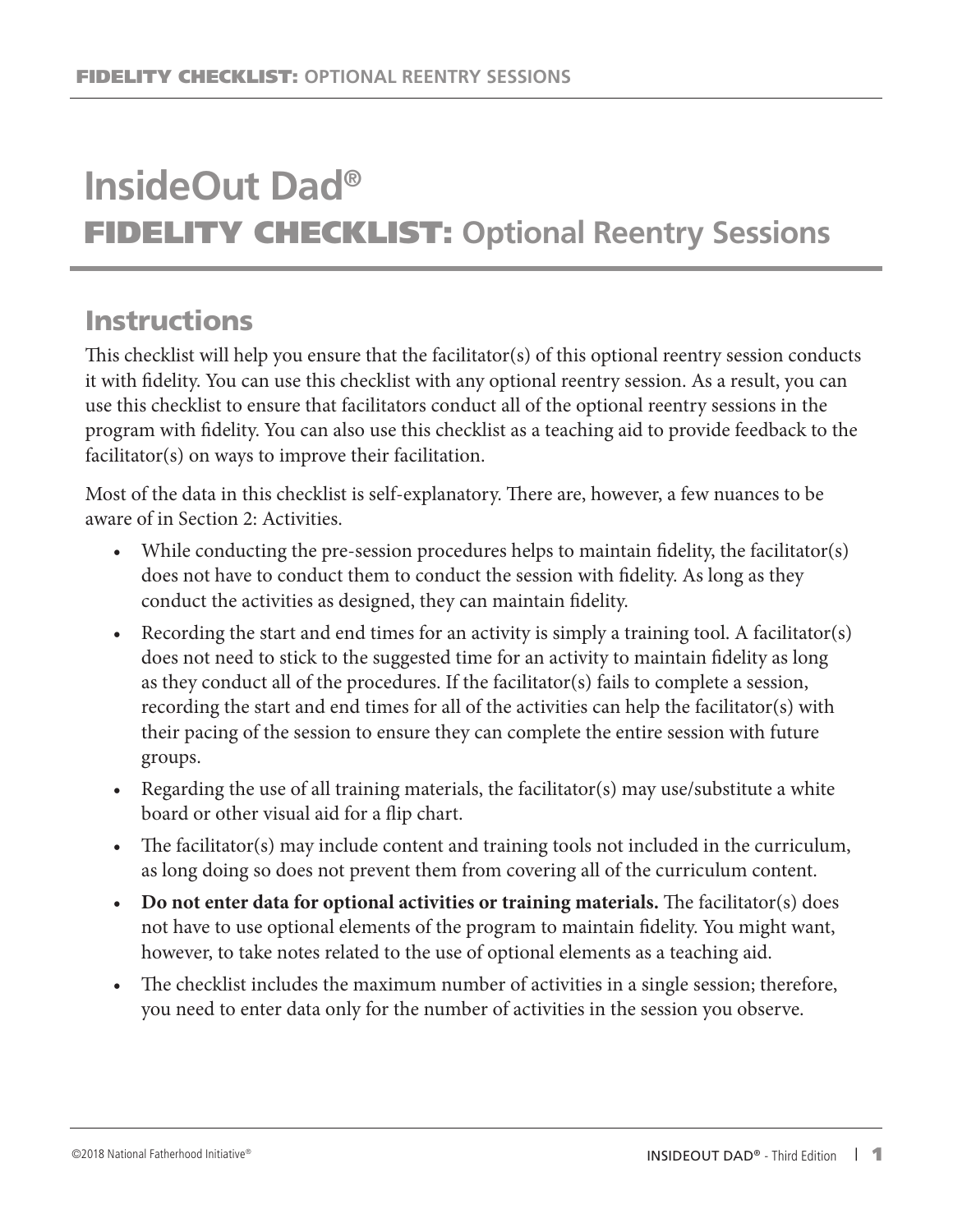To prepare to observe this session, you should complete your own pre-session procedures!

- Bring a copy of the InsideOut Dad® Facilitator's Manual: Optional Reentry Sessions so that you can follow along. You won't be able to observe and complete the checklist without it.
- Bring a pad of paper or device (e.g. laptop) on which to take notes. Taking notes will help you add depth to your observation and help you explain some of the data you enter. If the facilitator(s) does not cover all of the procedures in order, for example, you can note which procedure(s) they didn't cover.
- Bring a watch or stopwatch to record the start and end times for the session and each activity.
- In Section 1: Session, prefill as much information as you can.

## **Section 1 / Session:**

- Number & Name
- Date
- Organization
- Facility/Location
- Observer
- Facilitator
- Co-Facilitator
- Number of Dads
- Start Time
- End Time

### **Section 2 / Activities:**

- Did the facilitator(s) prepare for the activities by conducting all of the pre-session procedures?
	- ❏ **Yes** ❏ **No**
- Did the facilitator(s) conduct all of the activities?

❏ **Yes** ❏ **No**

• Did the facilitator(s) conduct all of the activities in order?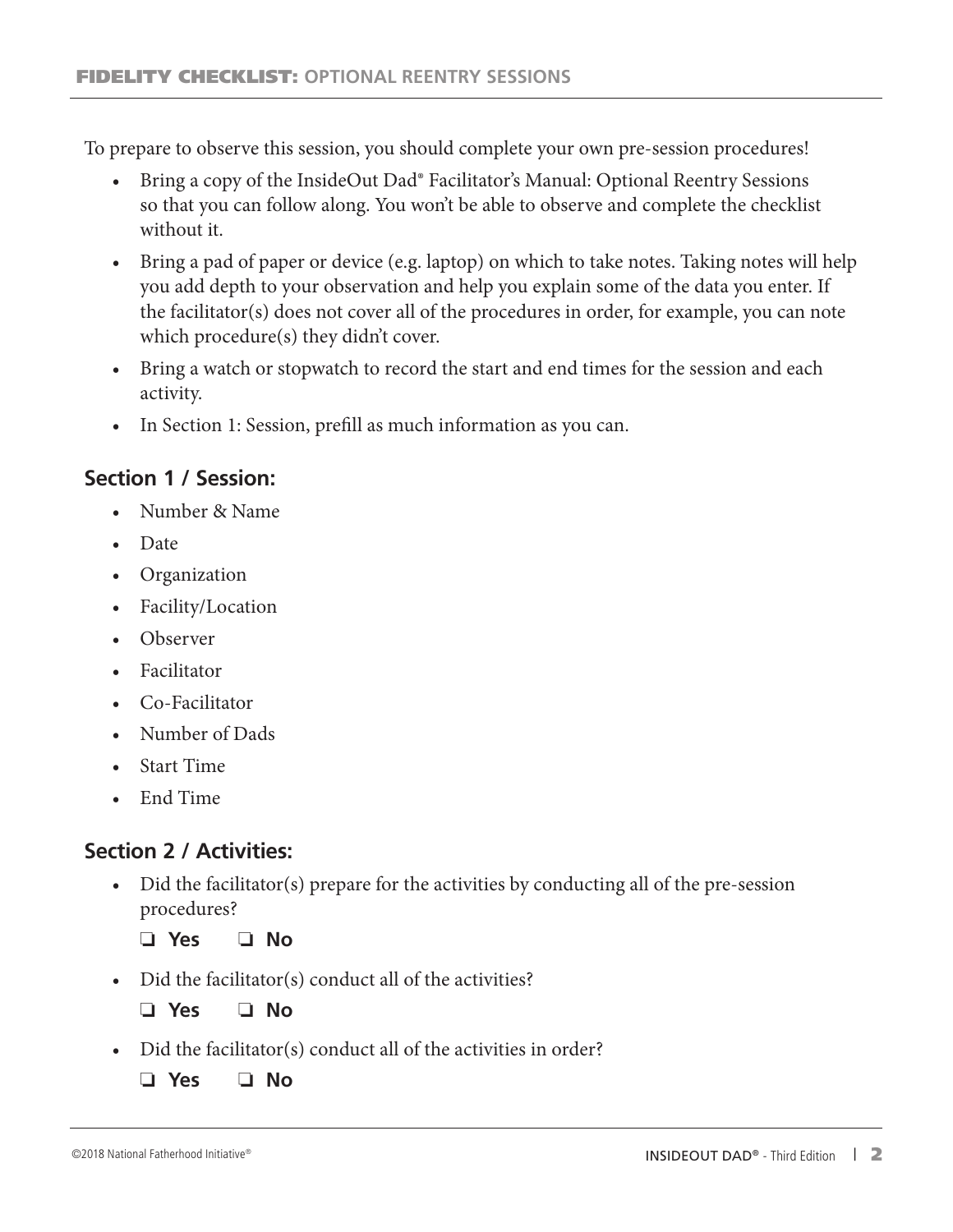• Regardless of how many activities the facilitator(s) conducted, did they conduct them correctly?

❏ **Yes** ❏ **No**

- **• Activity #1**
	- ◉ Timing

**Start Time:\_\_\_\_\_\_\_\_\_\_, End Time\_\_\_\_\_\_\_\_\_\_**

Did the facilitator(s) conduct all of the procedures?

❏ **Yes** ❏ **No**

• Did the facilitator(s) conduct all of the procedures in order?

❏ **Yes** ❏ **No** ❏ **Partial**

• Did the facilitator(s) use all of the training materials?

❏ **Yes** ❏ **No**

- ◉ Did the facilitator(s) include/use content or tools/materials not included in the curriculum that prevented them from covering all of the curriculum content?
	- ❏ **Yes** ❏ **No**
- ◉ If applicable, did the facilitator(s) cover the Critical Point(s)?

❏ **Yes** ❏ **No** ❏ **N/A**

- ◉ If applicable, did the facilitator(s) instruct the Dads to use the handout for the session at the correct time(s) during the activity?
	- ❏ **Yes** ❏ **No**
- **• Activity #2**
	- ◉ Timing

**Start Time:\_\_\_\_\_\_\_\_\_\_, End Time\_\_\_\_\_\_\_\_\_\_**

Did the facilitator(s) conduct all of the procedures?

- ❏ **Yes** ❏ **No**
- ◉ Did the facilitator(s) conduct all of the procedures in order?

❏ **Yes** ❏ **No** ❏ **Partial**

- Did the facilitator(s) use all of the training materials?
	- ❏ **Yes** ❏ **No**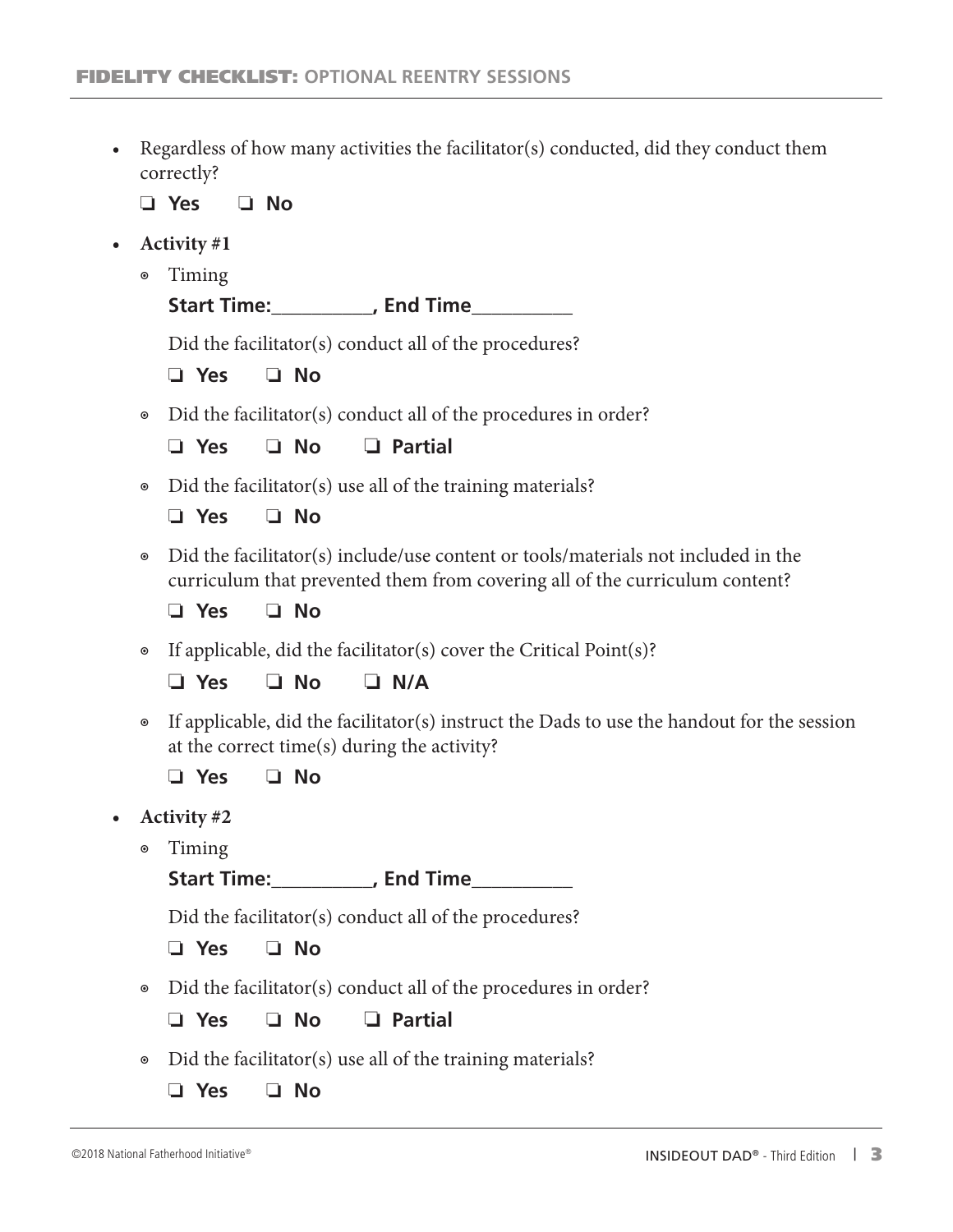◉ Did the facilitator(s) include/use content or tools/materials not included in the curriculum that prevented them from covering all of the curriculum content?

❏ **Yes** ❏ **No**

◉ If applicable, did the facilitator(s) cover the Critical Point(s)?

❏ **Yes** ❏ **No** ❏ **N/A**

◉ If applicable, did the facilitator(s) instruct the Dads to use the handout for the session at the correct time(s) during the activity?

❏ **Yes** ❏ **No**

- **• Activity #3**
	- ◉ Timing

**Start Time:\_\_\_\_\_\_\_\_\_\_, End Time\_\_\_\_\_\_\_\_\_\_**

Did the facilitator(s) conduct all of the procedures?

❏ **Yes** ❏ **No**

- ◉ Did the facilitator(s) conduct all of the procedures in order?
	- ❏ **Yes** ❏ **No** ❏ **Partial**
- ◉ Did the facilitator(s) use all of the training materials?

❏ **Yes** ❏ **No**

- ◉ Did the facilitator(s) include/use content or tools/materials not included in the curriculum that prevented them from covering all of the curriculum content?
	- ❏ **Yes** ❏ **No**
- ◉ If applicable, did the facilitator(s) cover the Critical Point(s)?

❏ **Yes** ❏ **No** ❏ **N/A**

◉ If applicable, did the facilitator(s) instruct the Dads to use the handout for the session at the correct time(s) during the activity?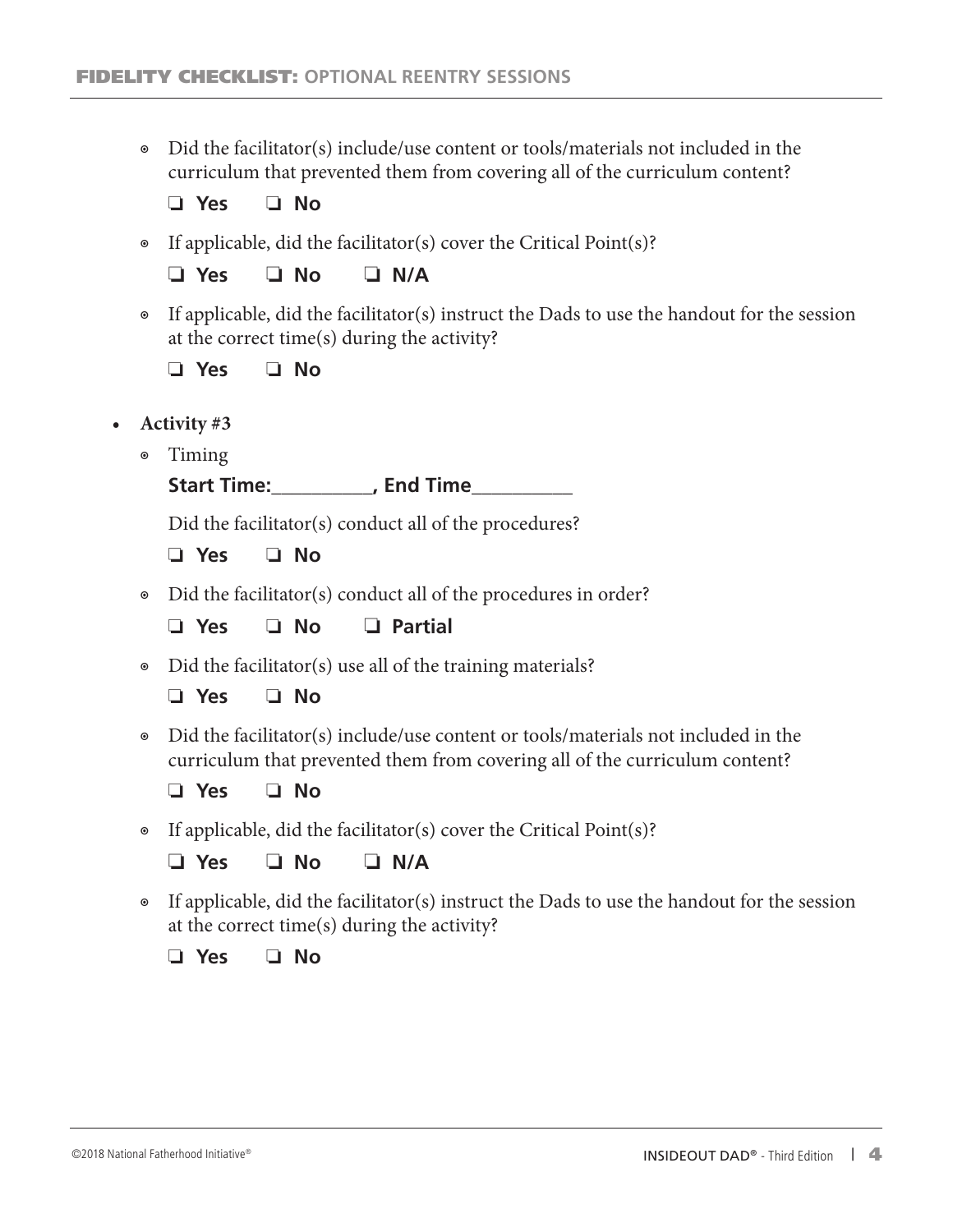- **• Activity #4**
	- ◉ Timing
		- **Start Time:\_\_\_\_\_\_\_\_\_\_, End Time\_\_\_\_\_\_\_\_\_\_**

Did the facilitator(s) conduct all of the procedures?

❏ **Yes** ❏ **No**

◉ Did the facilitator(s) conduct all of the procedures in order?

❏ **Yes** ❏ **No** ❏ **Partial**

- Did the facilitator(s) use all of the training materials?
	- ❏ **Yes** ❏ **No**
- ◉ Did the facilitator(s) include/use content or tools/materials not included in the curriculum that prevented them from covering all of the curriculum content?

❏ **Yes** ❏ **No**

- ◉ If applicable, did the facilitator(s) cover the Critical Point(s)?
	- ❏ **Yes** ❏ **No** ❏ **N/A**
- ◉ If applicable, did the facilitator(s) instruct the Dads to use the handout for the session at the correct time(s) during the activity?

❏ **Yes** ❏ **No**

- **• Activity #5**
	- ◉ Timing

**Start Time:\_\_\_\_\_\_\_\_\_\_, End Time\_\_\_\_\_\_\_\_\_\_**

Did the facilitator(s) conduct all of the procedures?

❏ **Yes** ❏ **No**

◉ Did the facilitator(s) conduct all of the procedures in order?

❏ **Yes** ❏ **No** ❏ **Partial**

• Did the facilitator(s) use all of the training materials?